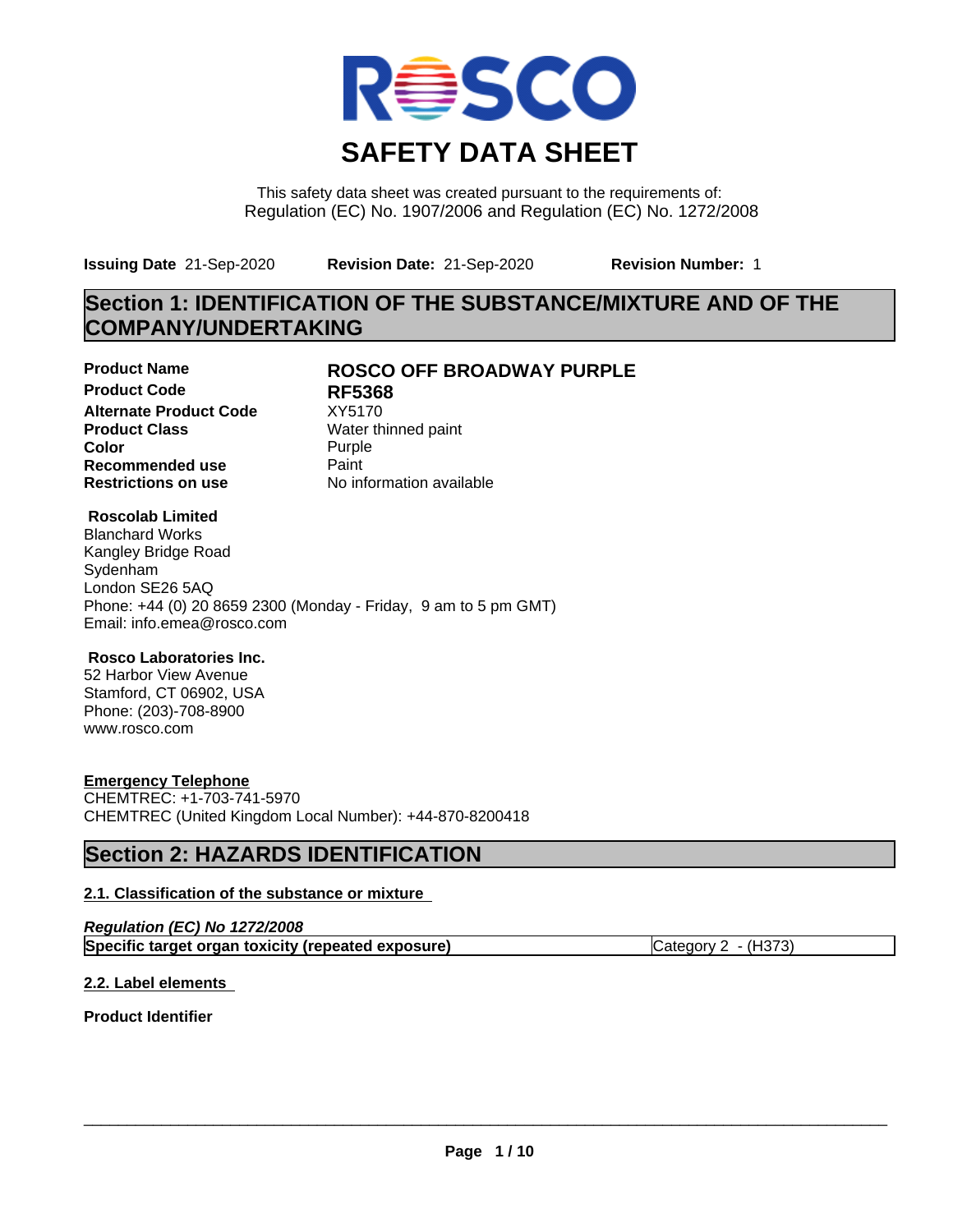

Contains Cristobalite **Signal word** Warning

### **Hazard statements**

H373 - May cause damage to organs through prolonged or repeated exposure

EUH208 - Contains ( 1,2-Benzisothiazolin-3-one ). May produce an allergic reaction

### **Precautionary Statements - EU (§28, 1272/2008)**

P101 - If medical advice is needed, have product container or label at hand

P102 - Keep out of reach of children

P260 - Do not breathe dust/fume/gas/mist/vapors/spray

P314 - Get medical advice/attention if you feel unwell

P501 - Dispose of contents/container to industrial incineration plant

### **2.3. Other hazards**

**General Hazards** No information available

## **Section 3: COMPOSITION/INFORMATION ON INGREDIENTS**

### **3.1 Substances**

Not applicable

### **3.2 Mixtures**

| <b>Chemical name</b>       | <b>EINECS/ELINCS No.</b> | <b>CAS No.</b> | Weight-%        | <b>Classification</b><br>according to<br><b>Regulation (EC) No.</b><br>1272/2008 [CLP]                               | <b>REACH registration</b><br>number |
|----------------------------|--------------------------|----------------|-----------------|----------------------------------------------------------------------------------------------------------------------|-------------------------------------|
| Cristobalite               | 238-455-4                | 14464-46-1     | $>= 5 - 10$     | STOT RE 1 (H372)                                                                                                     | Not available                       |
| Propylene glycol           | 200-338-0                | $57 - 55 - 6$  | $>= 1 - 5$      | Not available                                                                                                        | 01-2119456809-23-02<br>24           |
| 1,2-Benzisothiazolin-3-one | 220-120-9                | 2634-33-5      | $>=0.01 - 0.05$ | Acute Tox. 4 (H302)<br>Skin Irrit. 2 (H315)<br>Eye Dam. 1 (H318)<br>Skin Sens. 1 (H317)<br>Aquatic Acute 1<br>(H400) | Not available                       |

*Full text of H- and EUH-phrases: see section 16*

## **Section 4: FIRST AID MEASURES**

### **4.1. Description of first aid measures**

**Description of first aid measures**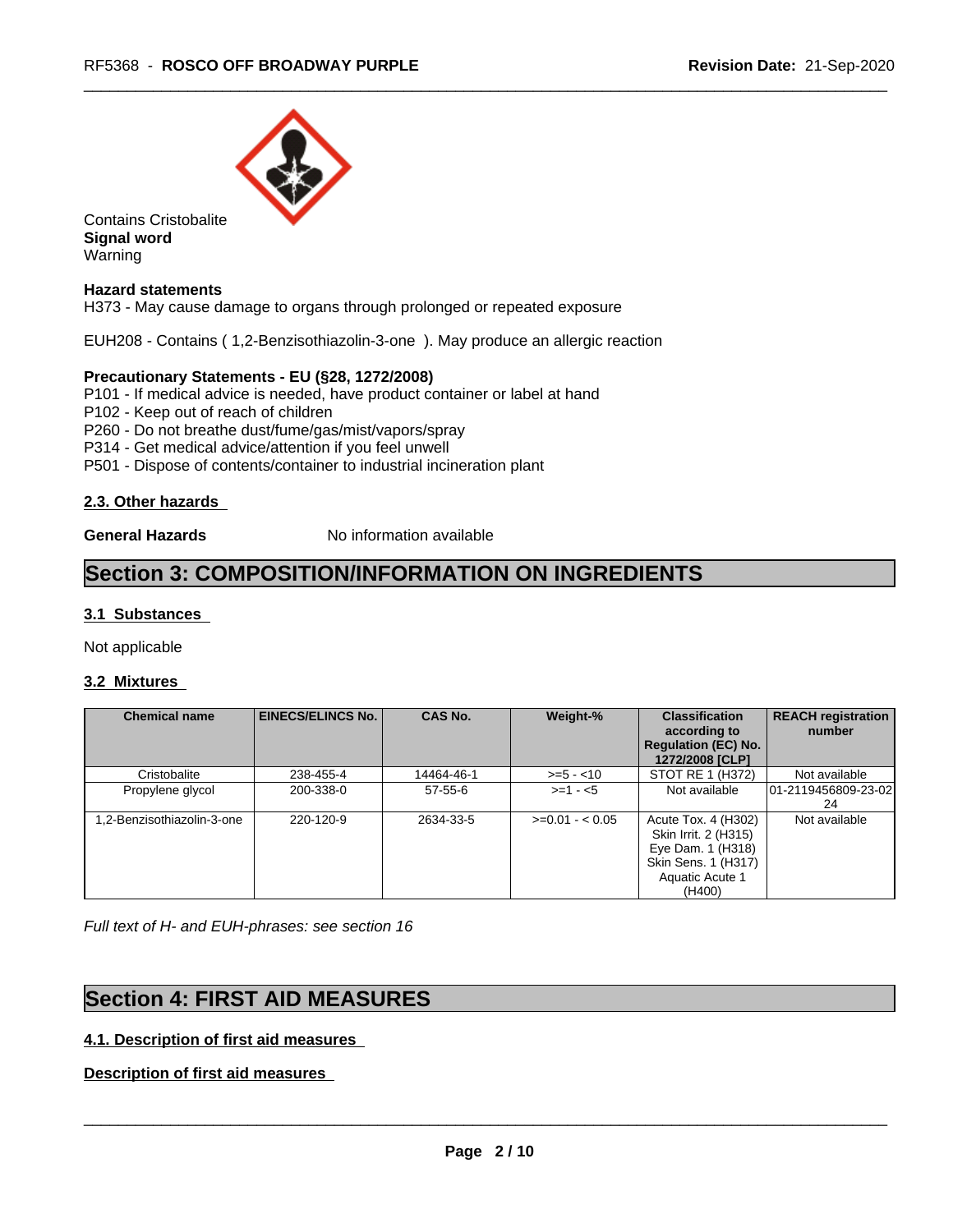| <b>General Advice</b>                                                              | No hazards which require special first aid measures.                                                     |
|------------------------------------------------------------------------------------|----------------------------------------------------------------------------------------------------------|
| <b>Eye Contact</b>                                                                 | Rinse thoroughly with plenty of water for at least 15<br>minutes and consult a physician.                |
| <b>Skin Contact</b>                                                                | Wash off immediately with soap and plenty of water while<br>removing all contaminated clothes and shoes. |
| <b>Inhalation</b>                                                                  | Move to fresh air. If symptoms persist, call a physician.                                                |
| Ingestion                                                                          | Clean mouth with water and afterwards drink plenty of<br>water. Consult a physician if necessary.        |
| 4.2. Most important symptoms and effects, both acute and delayed                   |                                                                                                          |
| <b>Most Important Symptoms/Effects</b>                                             | May cause allergic skin reaction.                                                                        |
| 4.3. Indication of any immediate medical attention and special treatment<br>needed |                                                                                                          |
| <b>Notes To Physician</b>                                                          | Treat symptomatically.                                                                                   |

# **Section 5: FIRE FIGHTING MEASURES**

**5.1. Extinguishing media**

| <b>Suitable Extinguishing Media</b>                        | Use extinguishing measures that are appropriate to local<br>circumstances and the surrounding environment. |
|------------------------------------------------------------|------------------------------------------------------------------------------------------------------------|
| <b>Unsuitable Extinguishing Media</b>                      | No information available.                                                                                  |
| 5.2. Special hazards arising from the substance or mixture |                                                                                                            |
| <b>Specific Hazards Arising From The Chemical</b>          | Closed containers may rupture if exposed to fire or<br>extreme heat.                                       |
| Sensitivity to static discharge                            | No.                                                                                                        |
| Sensitivity to mechanical impact                           | No.                                                                                                        |
| 5.3. Advice for firefighters                               |                                                                                                            |
| Protective equipment and precautions for firefighters      | Wear self-contained breathing apparatus and protective<br>suit.                                            |

## **Section 6: ACCIDENTAL RELEASE MEASURES**

**6.1. Personal precautions, protective equipment and emergency procedures**

**Personal Precautions Precautions** Avoid contact with skin, eyes and clothing. Ensure adequate ventilation. **Other Information Observe all relevant local and international regulations.**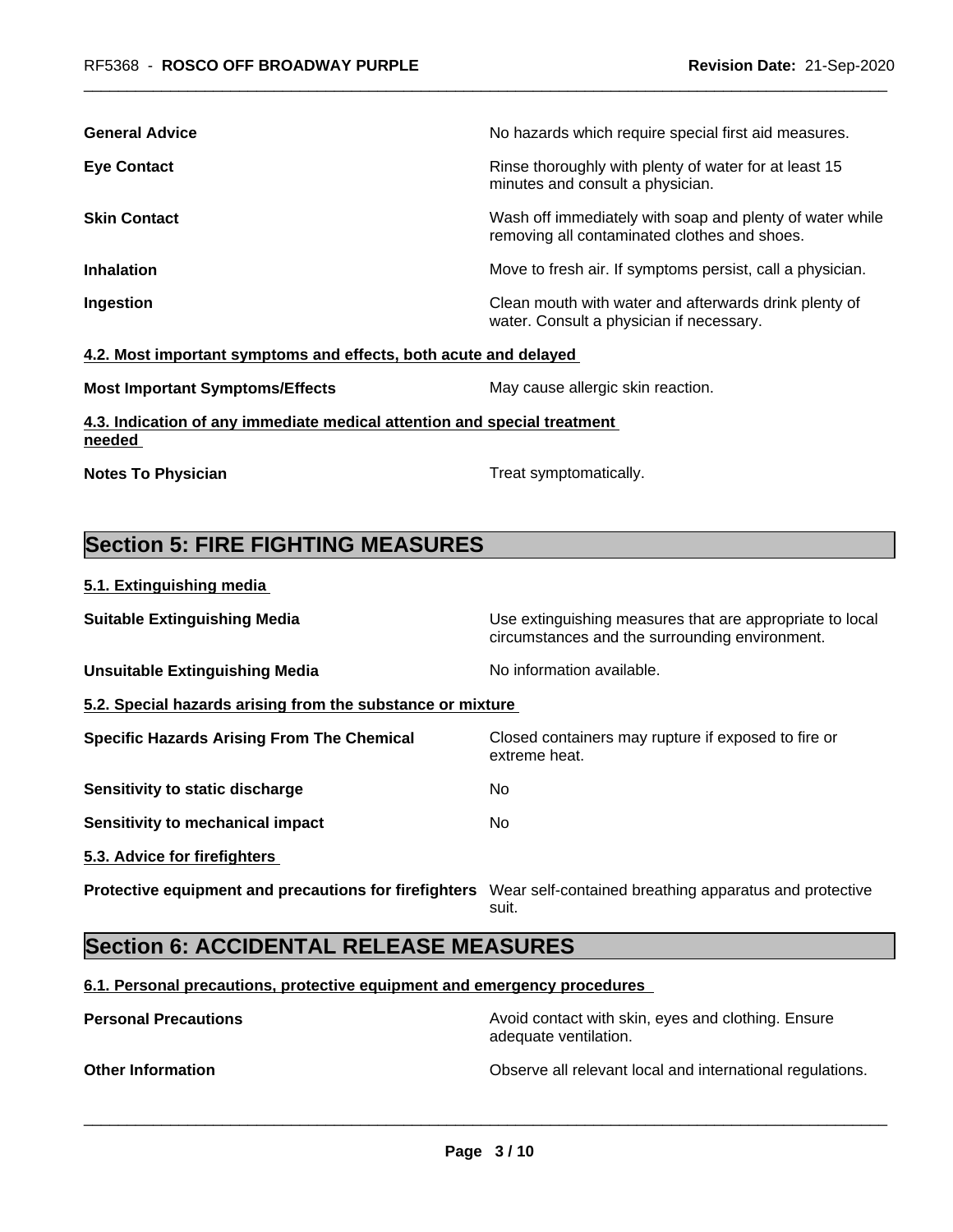| <b>6.2. Environmental precautions</b>                                                        |                                                                                                                                                                                  |
|----------------------------------------------------------------------------------------------|----------------------------------------------------------------------------------------------------------------------------------------------------------------------------------|
| <b>Environmental precautions</b>                                                             | Prevent spreading of vapors through sewers, ventilation<br>systems and confined areas.                                                                                           |
| 6.3. Methods and material for containment and cleaning up                                    |                                                                                                                                                                                  |
| <b>Methods for Containment</b>                                                               | Absorb with inert material and place in suitable container<br>for disposal.                                                                                                      |
| <b>Methods for Cleaning Up</b>                                                               | Clean contaminated surface thoroughly.                                                                                                                                           |
| 6.4. Reference to other sections                                                             |                                                                                                                                                                                  |
| <b>Other information</b>                                                                     | See Section 12 for additional information.                                                                                                                                       |
| <b>Section 7: HANDLING AND STORAGE</b>                                                       |                                                                                                                                                                                  |
| 7.1. Precautions for safe handling                                                           |                                                                                                                                                                                  |
| <b>Handling</b>                                                                              | Avoid contact with skin, eyes and clothing. Avoid breathing<br>vapors, spray mists or sanding dust. In case of insufficient<br>ventilation, wear suitable respiratory equipment. |
| <b>Hygiene Measures</b>                                                                      | Wash thoroughly after handling.                                                                                                                                                  |
| 7.2. Conditions for safe storage, including any incompatibilities                            |                                                                                                                                                                                  |
| <b>Storage</b>                                                                               | Keep container tightly closed. Keep out of the reach of<br>children.                                                                                                             |
| 7.3. Specific end use(s)                                                                     |                                                                                                                                                                                  |
| <b>Specific Uses</b>                                                                         | Architectural coating. Apply as directed. Refer to product<br>label / literature for specific instructions.                                                                      |
| <b>Risk Management Methods (RMM)</b>                                                         | Not Applicable.                                                                                                                                                                  |
| <b>Section 8: EXPOSURE CONTROLS/PERSONAL PROTECTION</b>                                      |                                                                                                                                                                                  |
| 8.1. Control parameters                                                                      |                                                                                                                                                                                  |
| <b>Chemical name</b><br><b>European Union</b><br><b>Belgium</b><br>T1111.04<br>$\sim$ $\sim$ | <b>Bulgaria</b><br><b>Cyprus</b><br><b>France</b><br><b>Ireland</b><br>T(111.000)<br>T1111.04                                                                                    |

|                      |                           | $-0.91$                    | $-$ urgura                    | $\sim$ ypiwo                 | .                             |                              |
|----------------------|---------------------------|----------------------------|-------------------------------|------------------------------|-------------------------------|------------------------------|
| Cristobalite         | TWA: $0.1 \text{ mg/m}^3$ | TWA: $0.05 \text{ mg/m}^3$ | TWA: $0.07$ mg/m <sup>3</sup> |                              | TWA: $0.05$ mg/m <sup>3</sup> | TWA: $0.1 \text{ mg/m}^3$    |
| 14464-46-1           |                           |                            |                               |                              |                               | STEL: $0.3 \text{ mg/m}^3$   |
| Diatomaceous silica, |                           |                            |                               |                              |                               | TWA: $1.2 \text{ mg/m}^3$    |
| flux-calcined        |                           |                            |                               |                              |                               | STEL: $3.6 \text{ mg/m}^3$   |
| 68855-54-9           |                           |                            |                               |                              |                               |                              |
| Propylene glycol     |                           |                            |                               |                              |                               | TWA: $10 \text{ mg/m}^3$     |
| $57 - 55 - 6$        |                           |                            |                               |                              |                               | TWA: 150 ppm                 |
|                      |                           |                            |                               |                              |                               | TWA: $470 \text{ mg/m}^3$    |
|                      |                           |                            |                               |                              |                               | STEL: 1410 mg/m <sup>3</sup> |
|                      |                           |                            |                               |                              |                               | STEL: $30 \text{ mg/m}^3$    |
|                      |                           |                            |                               |                              |                               | STEL: 450 ppm                |
| <b>Chemical name</b> | Germany                   | Greece                     | <b>Hungary</b>                | <b>Iceland</b>               | <b>Italy</b>                  | Latvia                       |
| Cristobalite         |                           | $\overline{\phantom{a}}$   | TWA: $0.15 \text{ mg/m}^3$    | $0.15$ mg/m <sup>3</sup> TWA |                               |                              |
| 14464-46-1           |                           |                            |                               | $0.05$ mg/m <sup>3</sup> TWA |                               |                              |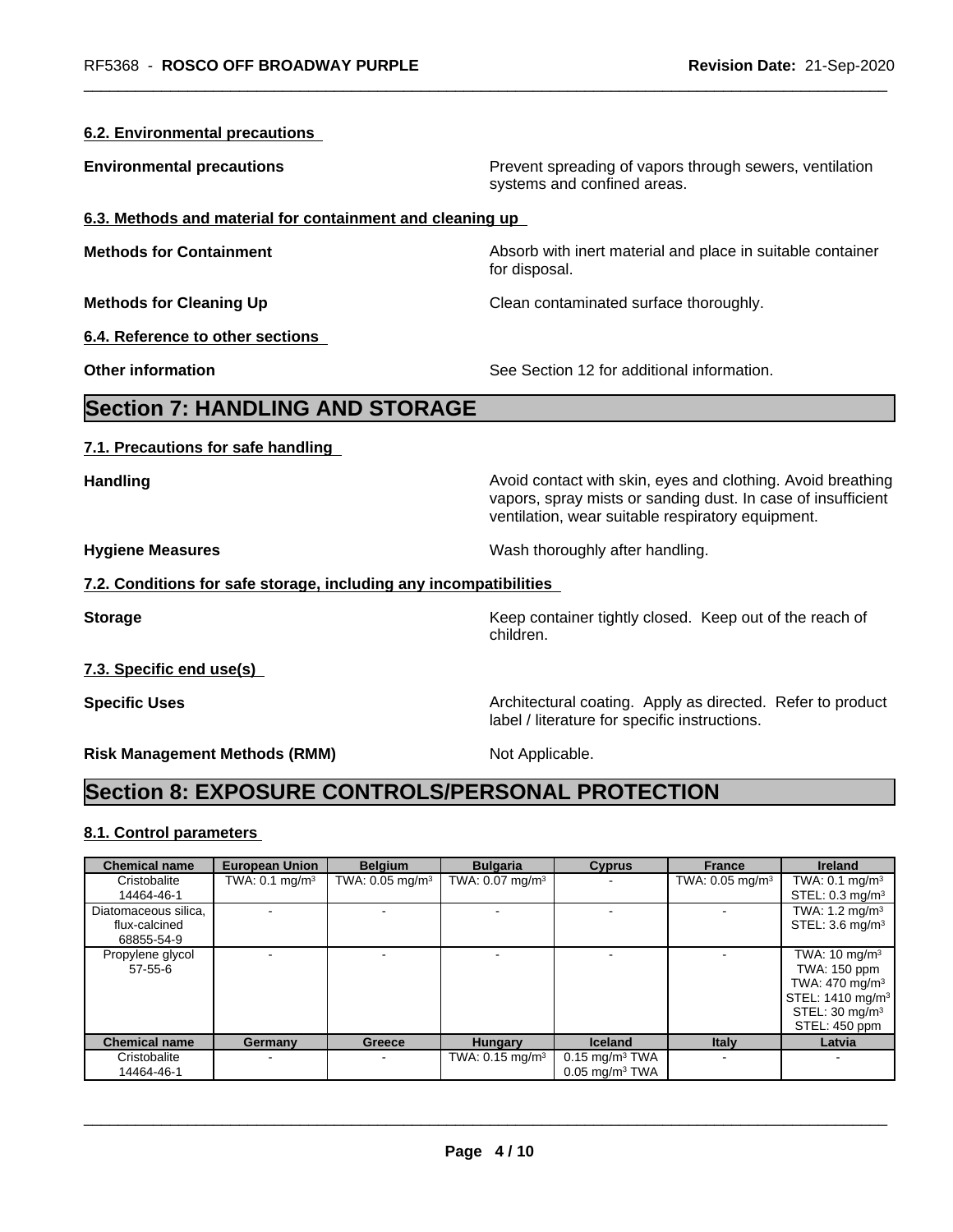### \_\_\_\_\_\_\_\_\_\_\_\_\_\_\_\_\_\_\_\_\_\_\_\_\_\_\_\_\_\_\_\_\_\_\_\_\_\_\_\_\_\_\_\_\_\_\_\_\_\_\_\_\_\_\_\_\_\_\_\_\_\_\_\_\_\_\_\_\_\_\_\_\_\_\_\_\_\_\_\_\_\_\_\_\_\_\_\_\_\_\_\_\_ RF5368 - **ROSCO OFF BROADWAY PURPLE Revision Date:** 21-Sep-2020

| Diatomaceous silica.<br>flux-calcined<br>68855-54-9 | TWA: $0.3$ mg/m <sup>3</sup>   |                                 |                                                     |                                | 1.5 mg/m $3$ TWA               |               |                                                                                                                                                                    |
|-----------------------------------------------------|--------------------------------|---------------------------------|-----------------------------------------------------|--------------------------------|--------------------------------|---------------|--------------------------------------------------------------------------------------------------------------------------------------------------------------------|
| Propylene glycol<br>$57 - 55 - 6$                   |                                |                                 |                                                     |                                |                                |               | TWA: $7 \text{ mg/m}^3$                                                                                                                                            |
| <b>Chemical name</b>                                | Lithuania                      | <b>Netherlands</b>              | <b>Poland</b>                                       | <b>Romania</b>                 | <b>Spain</b>                   | <b>Sweden</b> | <b>United</b><br>Kingdom                                                                                                                                           |
| Cristobalite<br>14464-46-1                          | TWA: 0.05<br>mg/m <sup>3</sup> | TWA: 0.075<br>mg/m <sup>3</sup> | TWA: 0.1 mg/m <sup>3</sup>                          | TWA: 0.05<br>mg/m <sup>3</sup> | TWA: 0.05<br>mg/m <sup>3</sup> |               | TLV: 0.05 mg/m <sup>3</sup> TWA: 0.1 mg/m <sup>3</sup>                                                                                                             |
| Diatomaceous silica,<br>flux-calcined<br>68855-54-9 |                                | $\blacksquare$                  | TWA: $2 \text{ mg/m}^3$<br>TWA: 1 mg/m <sup>3</sup> |                                | $\overline{\phantom{a}}$       |               |                                                                                                                                                                    |
| Propylene glycol<br>$57 - 55 - 6$                   | TWA: $7 \text{ mg/m}^3$        | $\blacksquare$                  | TWA: 100 mg/m <sup>3</sup>                          | $\overline{\phantom{0}}$       |                                |               | TWA: 150 ppm<br>TWA: $474$ mg/m <sup>3</sup><br>TWA: 10 mg/m <sup>3</sup><br>STEL: 450 ppm<br><b>STEL: 1422</b><br>mg/m <sup>3</sup><br>STEL: 30 mg/m <sup>3</sup> |

### **8.2. Exposure controls**

**Occupational exposure controls**

**Personal Protective Equipment**

**Engineering Measures Ensure adequate ventilation, especially in confined areas.** 

**Respiratory Protection In case of insufficient ventilation wear suitable respiratory** equipment.

**Eye Protection Exercise Safety glasses with side-shields.** 

**Skin Protection Skin Protection Lightweight protective clothing.** 

Hand protection **Impervious** gloves.

**Hygiene Measures Avoid contact with skin, eyes and clothing. Remove and Avoid contact with skin, eyes and clothing. Remove and Avoid contact with skin, eyes and clothing. Remove and** wash contaminated clothing before re-use. Wash thoroughly after handling.

## **Section 9: PHYSICAL AND CHEMICAL PROPERTIES**

### **9.1. Information on basic physical and chemical properties**

**Appearance** liquid **Odor Odor** little or no odor<br> **Odor Threshold Containery Containery Containery Containery Containery Property** No information

**Relative Density** 1.15 - 1.19

**No information available** 

 $\overline{\phantom{a}}$  ,  $\overline{\phantom{a}}$  ,  $\overline{\phantom{a}}$  ,  $\overline{\phantom{a}}$  ,  $\overline{\phantom{a}}$  ,  $\overline{\phantom{a}}$  ,  $\overline{\phantom{a}}$  ,  $\overline{\phantom{a}}$  ,  $\overline{\phantom{a}}$  ,  $\overline{\phantom{a}}$  ,  $\overline{\phantom{a}}$  ,  $\overline{\phantom{a}}$  ,  $\overline{\phantom{a}}$  ,  $\overline{\phantom{a}}$  ,  $\overline{\phantom{a}}$  ,  $\overline{\phantom{a}}$ 

**Density (g/L)** 1150 - 1198 **None known** 2015 **None known pH** No information available None known **Viscosity (cps)** No information available None known **Solubility(ies)** Noinformation available None known None known **Water solubility No. 2018 MET A NO Information available None known None known Evaporation Rate Notably 2008** No information available **Notably None known Vapor pressure** No information available None known None known **Vapor density** Notel Allowski and None Known None Known None known None known None known None known

## **Property Construction Construction Construction Values Construction Construction Remarks/ Method in Property**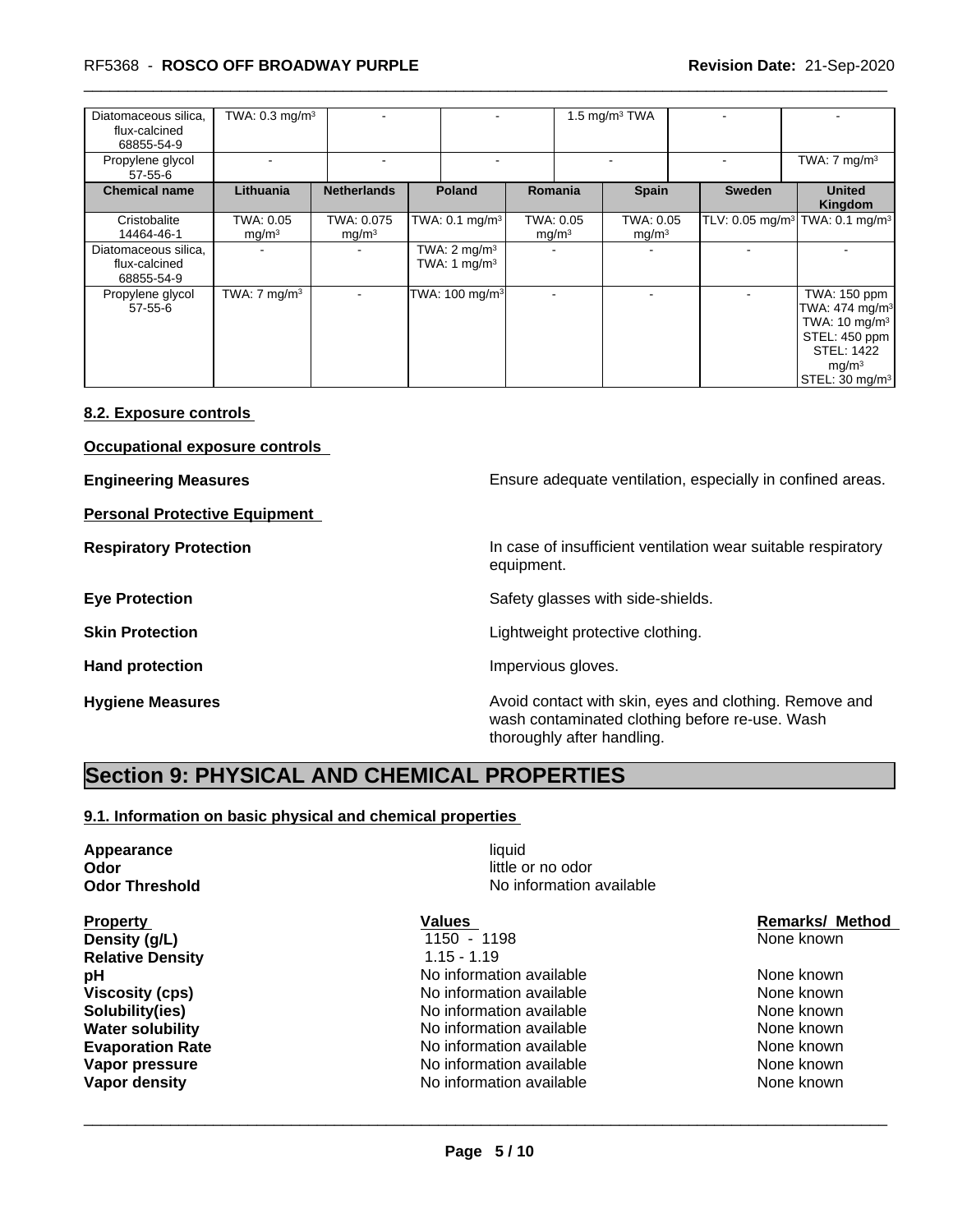| Wt. % Solids                         | $35 - 45$                | None known |
|--------------------------------------|--------------------------|------------|
| Vol. % Solids                        | $20 - 30$                | None known |
| Wt. % Volatiles                      | $55 - 65$                | None known |
| Vol. % Volatiles                     | $70 - 80$                | None known |
| <b>Boiling Point (°C)</b>            | 100                      | None known |
| <b>Freezing Point (°C)</b>           | 0                        | None known |
| Melting Point (°C)                   | No information available | None known |
| <b>Pour Point</b>                    | No information available | None known |
| Flash Point (°C)                     | Not applicable           | None known |
| Flammability (solid, gas)            | No information available | None known |
| <b>Upper flammability limit:</b>     | No information available | None known |
| Lower flammability limit:            | No information available | None known |
| <b>Autoignition Temperature (°C)</b> | No information available | None known |
| Decomposition Temperature (°C)       | No information available | None known |
| <b>Partition coefficient</b>         | No information available | None known |
| <b>Explosive properties</b>          | No information available | None known |
| <b>Oxidizing Properties</b>          | No information available | None known |
|                                      |                          |            |

# **Section 10: STABILITY AND REACTIVITY**

| 10.1. Reactivity<br><b>Reactivity</b>     | Not Applicable.                          |
|-------------------------------------------|------------------------------------------|
| 10.2. Chemical stability                  |                                          |
| <b>Chemical Stability</b>                 | Stable under normal conditions.          |
| 10.3. Possibility of hazardous reactions  |                                          |
| <b>Possibility of hazardous reactions</b> | None under normal conditions of use.     |
| 10.4. Conditions to avoid                 |                                          |
| <b>Conditions to avoid</b>                | Prevent from freezing.                   |
| 10.5. Incompatible materials              |                                          |
| <b>Incompatible Materials</b>             | No materials to be especially mentioned. |
| 10.6. Hazardous decomposition products    |                                          |
| <b>Hazardous Decomposition Products</b>   | None under normal conditions of use.     |

## **Section 11: TOXICOLOGICAL INFORMATION**

### **11.1. Information on toxicological effects**

### **Product Information**

| <b>Inhalation</b> | There is no data available for this product. |
|-------------------|----------------------------------------------|
| Eye contact       | There is no data available for this product. |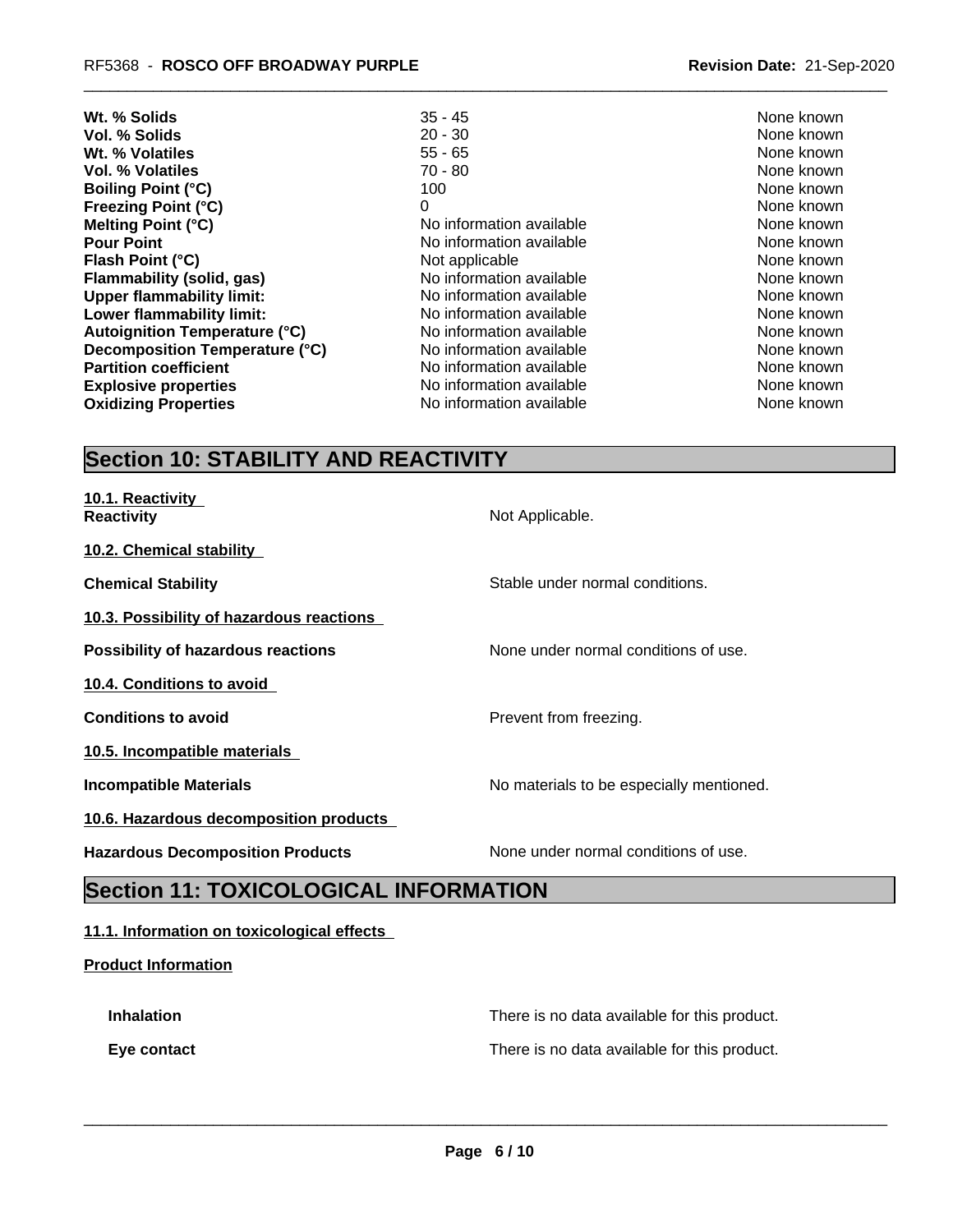**Skin contact Repeated or prolonged skin contact may cause allergic Repeated or prolonged skin contact may cause allergic** reactions with susceptible persons.

**Acute Toxicity** 

**Ingestion Ingestion Intervention There** is no data available for this product.

### **Component Information**

| <b>Chemical name</b>                    | Oral LD50            | <b>Dermal LD50</b>       | <b>Inhalation LC50</b> |
|-----------------------------------------|----------------------|--------------------------|------------------------|
| Propylene glycol<br>$57 - 55 - 6$       | $= 20$ g/kg (Rat)    | $= 20800$ mg/kg (Rabbit) |                        |
| 1,2-Benzisothiazolin-3-one<br>2634-33-5 | $= 1020$ mg/kg (Rat) |                          |                        |

### **Skin corrosion/irritation** and  $\blacksquare$  No information available.

**Eye damage/irritation Eye damage/irritation No information available.** 

**Sensitization** May cause an allergic skin reaction.

### **Mutagenic Effects Mutagenic Effects No information available.**

### **Carcinogenic effects**

The table below indicates whether each agency has listed any ingredient as a carcinogen.

| <b>Chemical name</b> | <b>European Union</b> | <b>IARC</b>          |
|----------------------|-----------------------|----------------------|
| Cristobalite         |                       | 1 - Human Carcinogen |
| 14464-46-1           |                       |                      |
| Silica, crystalline  |                       | 1 - Human Carcinogen |
| 14808-60-7           |                       |                      |

• Crystalline Silica has been determined to be carcinogenic to humans by IARC (1) when in respirable form. Risk of cancer depends on duration and level of inhalation exposure to spray mist or dust from sanding the dried paint.

### **Legend**

IARC - International Agency for Research on Cancer

| <b>Reproductive Effects</b>     | No information available.                                                     |
|---------------------------------|-------------------------------------------------------------------------------|
| <b>Developmental Effects</b>    | No information available.                                                     |
| <b>STOT - single exposure</b>   | No information available.                                                     |
| <b>STOT - repeated exposure</b> | Causes damage to organs through prolonged or repeated<br>exposure if inhaled. |
| <b>Neurological Effects</b>     | No information available.                                                     |
| <b>Target organ effects</b>     | No information available.                                                     |
| <b>Symptoms</b>                 | No information available.                                                     |
| <b>Aspiration Hazard</b>        | No information available.                                                     |
|                                 |                                                                               |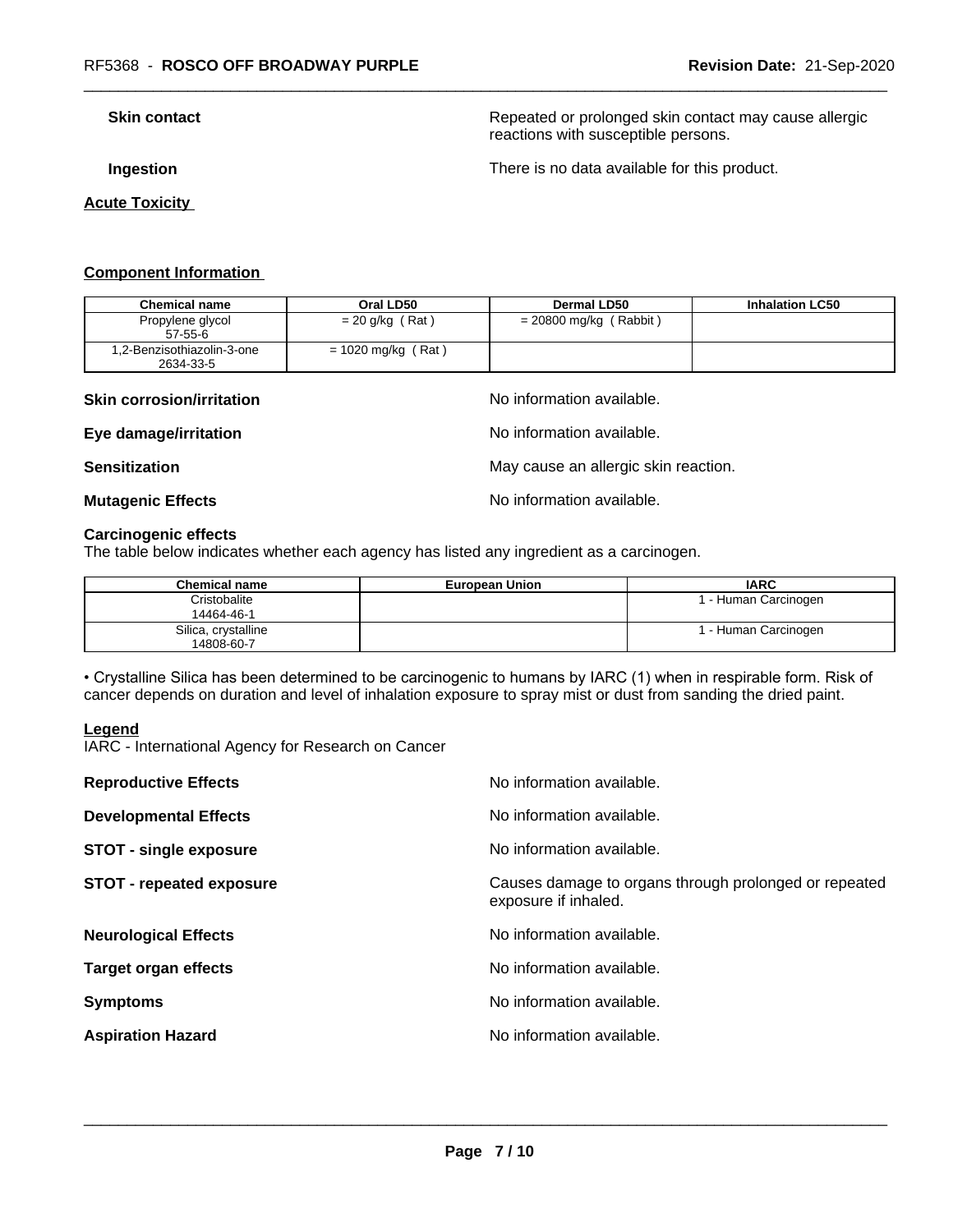## **Section 12: ECOLOGICAL INFORMATION**

### **12.1. Toxicity**

The environmental impact of this product has not been fully investigated

| <b>Chemical name</b> | Algae/aguatic plants             | Fish                                   | Crustacea                  |
|----------------------|----------------------------------|----------------------------------------|----------------------------|
| Propylene glycol     | EC50: =19000mg/L (96h,           | LC50 41 - 47 mL/L Oncorhynchus         | $EC50 > 1000$ mg/L (48 h)  |
| 57-55-6              | Pseudokirchneriella subcapitata) | mykiss (96 h)                          | $EC50 > 10000$ mg/L (24 h) |
|                      |                                  | $LC50 = 710$ mg/L Pimephales           |                            |
|                      |                                  | promelas (96 h)                        |                            |
|                      |                                  | $\vert$ LC50 = 51600 mg/L Oncorhynchus |                            |
|                      |                                  | mykiss (96 h)                          |                            |
|                      |                                  | $LC50 = 51400$ mg/L Pimephales         |                            |
|                      |                                  | promelas (96 h)                        |                            |

### **12.2. Persistence and degradability**

### **Persistence / Degradability** No information available.

### **12.3. Bioaccumulative potential**

**Bioaccumulation Bioaccumulation Bioaccumulation There is no data for this product.** 

| Chemical name              | <b>Partition coefficient</b> |
|----------------------------|------------------------------|
| 1.2-Benzisothiazolin-3-one | ں.،                          |
| 2634-33-5                  |                              |

### **12.4. Mobility in soil**

**Mobility** in soil **Mobility** in soil

**Mobility in Environmental Media** Noinformation available.

### **12.5. Results of PBT and vPvB assessment**

### **PBT and vPvB assessment No information available.** No information available.

| Chemical name                           | <b>PBT and vPvB assessment</b>                 |
|-----------------------------------------|------------------------------------------------|
| Propylene glycol                        | The substance is not PBT / vPvB PBT assessment |
| $57 - 55 - 6$                           | does not apply                                 |
| 1,2-Benzisothiazolin-3-one<br>2634-33-5 | The substance is not PBT / vPvB                |

### **12.6. Other adverse effects**

**Other adverse effects** No information available

 $\overline{\phantom{a}}$  ,  $\overline{\phantom{a}}$  ,  $\overline{\phantom{a}}$  ,  $\overline{\phantom{a}}$  ,  $\overline{\phantom{a}}$  ,  $\overline{\phantom{a}}$  ,  $\overline{\phantom{a}}$  ,  $\overline{\phantom{a}}$  ,  $\overline{\phantom{a}}$  ,  $\overline{\phantom{a}}$  ,  $\overline{\phantom{a}}$  ,  $\overline{\phantom{a}}$  ,  $\overline{\phantom{a}}$  ,  $\overline{\phantom{a}}$  ,  $\overline{\phantom{a}}$  ,  $\overline{\phantom{a}}$ 

## **Section 13: DISPOSAL CONSIDERATIONS**

### **13.1. Waste treatment methods**

**Waste from Residues/Unused Products** Dispose of in accordance with the European Directives on waste and hazardous waste.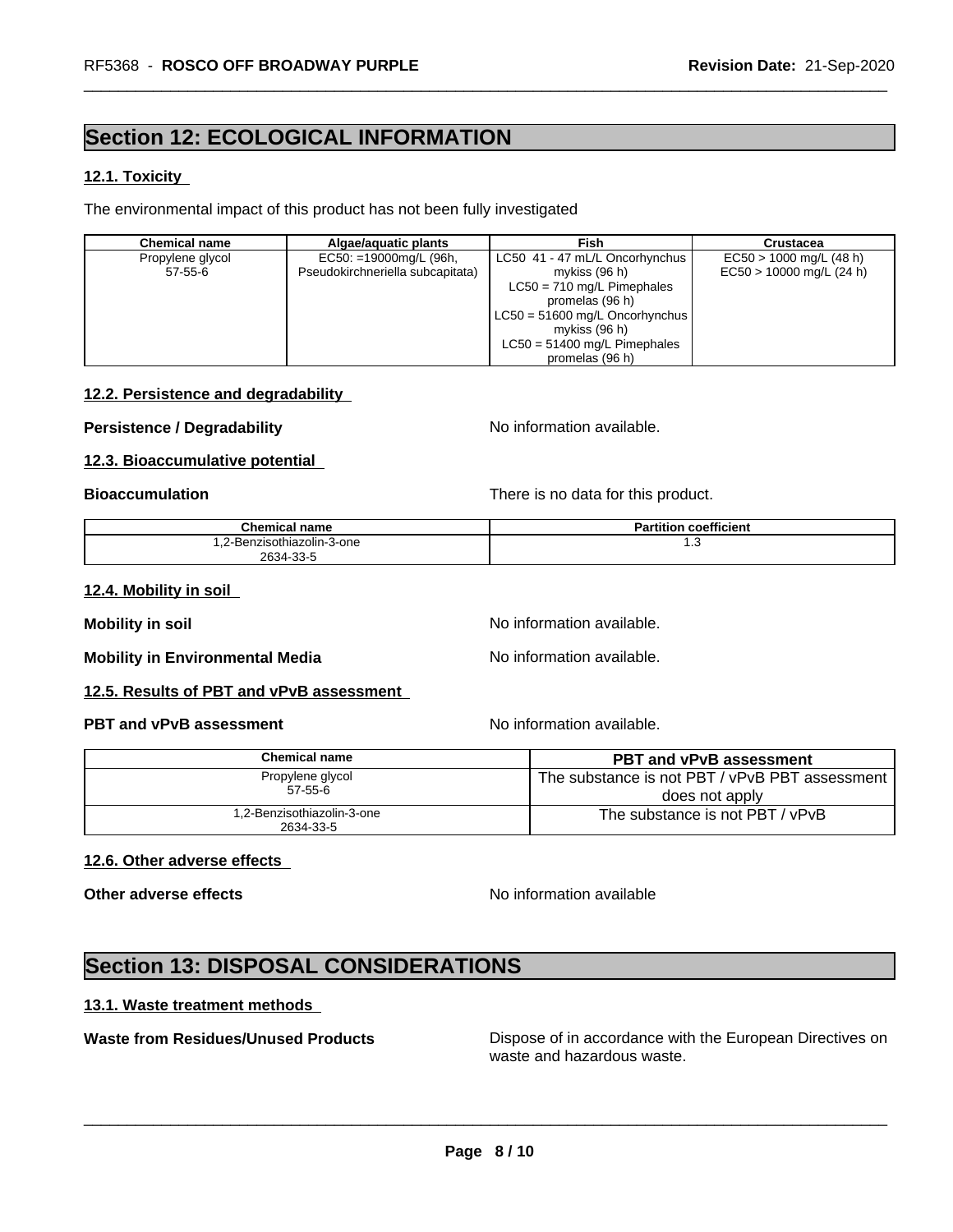**EWC waste disposal No** Noinformation available

**Contaminated Packaging <b>Empty Containers** should be taken for local recycling, recovery or waste disposal.

**Other Information** Waste codes should be assigned by the user based on the application for which the product was used.

## **Section 14: TRANSPORT INFORMATION**

| <b>IMDG</b> | Not regulated |
|-------------|---------------|
| RID         | Not regulated |
| <b>ADR</b>  | Not regulated |
| <b>ADN</b>  | Not regulated |
| <b>IATA</b> | Not regulated |

## **Section 15: REGULATORY INFORMATION**

### **15.1. Safety, health and environmental regulations/legislation specific for the substance or mixture**

### **Occupational Illnesses (R-463-3, France)**

| Chemical name                           | French RG number |
|-----------------------------------------|------------------|
| Cristobalite<br>14464-46-1              | <b>RG 25</b>     |
| Propylene glycol<br>57-55-6             | <b>RG 84</b>     |
| 1,2-Benzisothiazolin-3-one<br>2634-33-5 | RG 65            |

### **European Union**

Take note of Directive 98/24/EC on the protection of the health and safety of workers from the risks related to chemical agents at work

### **International Inventories**

| <b>AICS</b>                   | No - Not all of the components are listed. |
|-------------------------------|--------------------------------------------|
| <b>DSL: Canada</b>            | Yes - All components are listed or exempt. |
| <b>EINECS: European Union</b> | No - Not all of the components are listed. |
| <b>ENCS</b>                   | No - Not all of the components are listed. |
| <b>IECSC</b>                  | No - Not all of the components are listed. |
| <b>KECL (Annex 1)</b>         | No - Not all of the components are listed. |
| <b>PICCS</b>                  | No - Not all of the components are listed. |
| <b>TSCA: United States</b>    | Yes - All components are listed or exempt. |

### **Legend**

 **AICS** - Australian Inventory of Chemical Substances  **DSL/NDSL** - Canadian Domestic Substances List/Non-Domestic Substances List  **IECSC** - China Inventory of Existing Chemical Substances  **EINECS/ELINCS** - European Inventory of Existing Chemical Substances/European List of Notified Chemical Substances